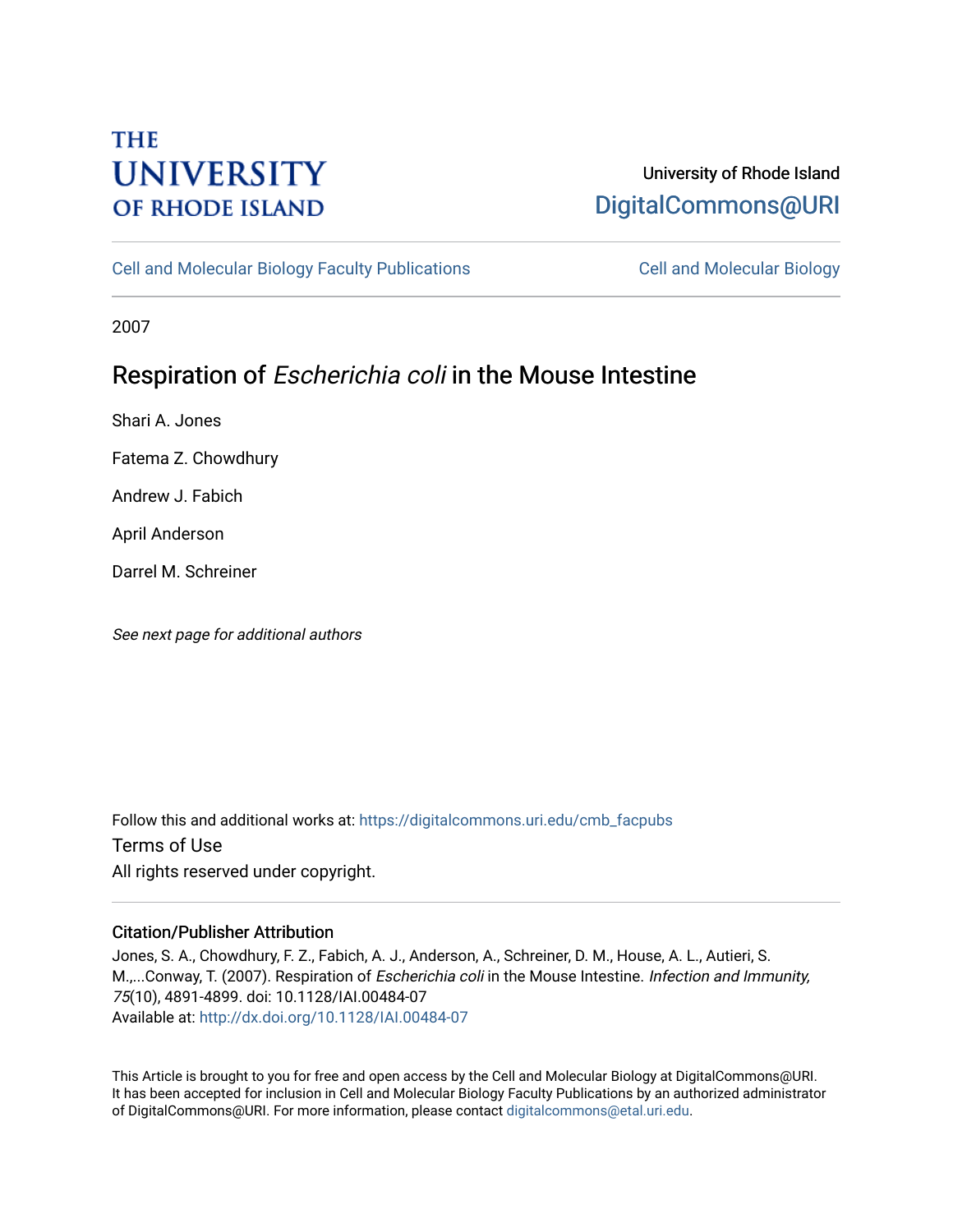### Authors

Shari A. Jones, Fatema Z. Chowdhury, Andrew J. Fabich, April Anderson, Darrel M. Schreiner, Anetra L. House, Steven M. Autieri, Mary P. Leatham, Jeremy J. Lins, Mathias Jorgensen, Paul S. Cohen, and Tyrrell Conway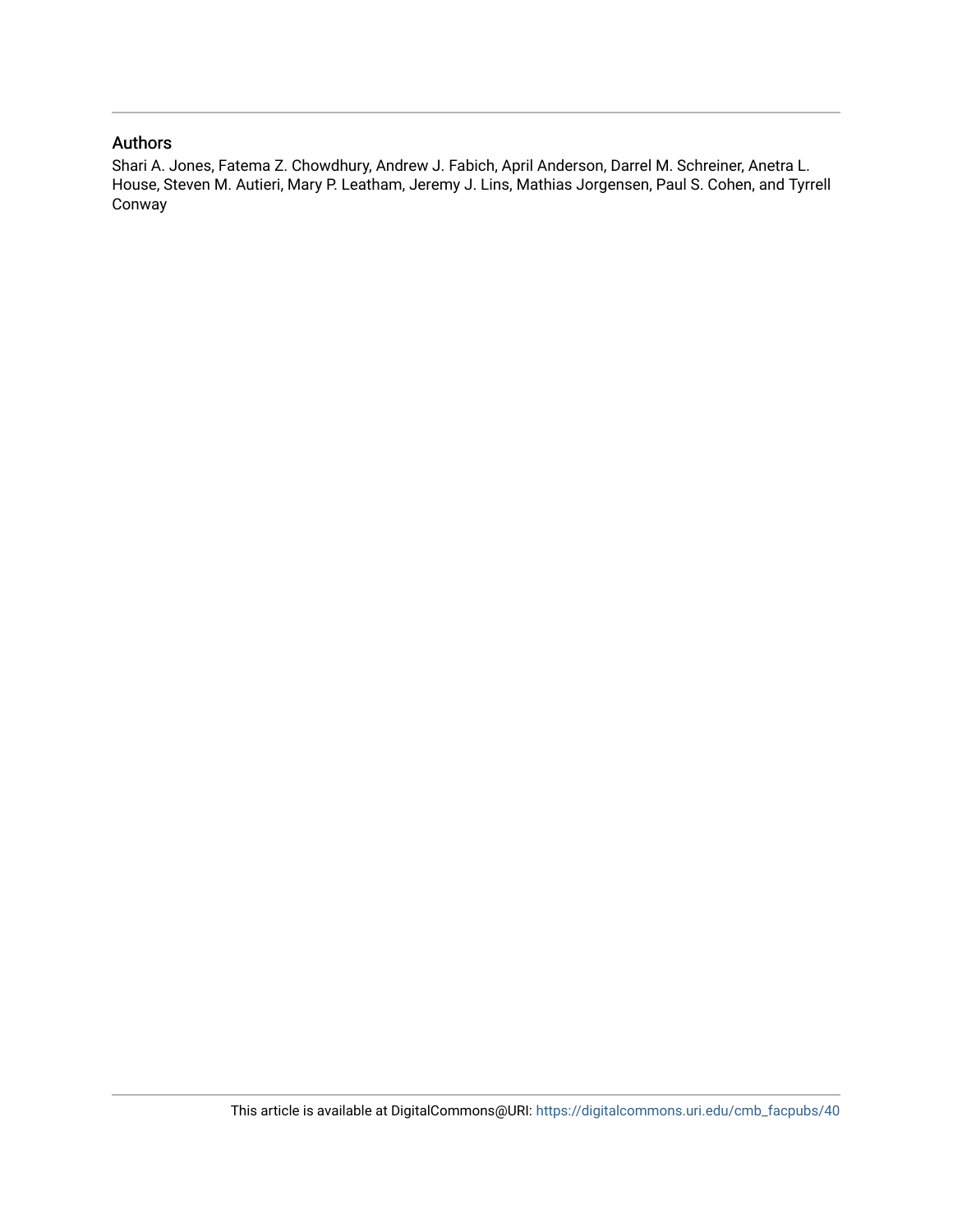### Respiration of *Escherichia coli* in the Mouse Intestine

Shari A. Jones,<sup>1</sup> Fatema Z. Chowdhury,<sup>1</sup> Andrew J. Fabich,<sup>1</sup> April Anderson,<sup>1</sup> Darrel M. Schreiner,<sup>1</sup> Anetra L. House,<sup>1</sup> Steven M. Autieri,<sup>2</sup> Mary P. Leatham,<sup>2</sup> Jeremy J. Lins,<sup>2</sup> Mathias Jorgensen,<sup>2</sup> Paul S. Cohen,<sup>2</sup> and Tyrrell Conway<sup>1\*</sup>

*Advanced Center for Genome Technology, University of Oklahoma, Norman, Oklahoma 73019,*<sup>1</sup> *and Department of Cell and Molecular Biology, University of Rhode Island, Kingston, Rhode Island 02881*<sup>2</sup>

Received 3 April 2007/Returned for modification 1 June 2007/Accepted 30 July 2007

**Mammals are aerobes that harbor an intestinal ecosystem dominated by large numbers of anaerobic microorganisms. However, the role of oxygen in the intestinal ecosystem is largely unexplored. We used systematic mutational analysis to determine the role of respiratory metabolism in the streptomycin-treated mouse model of intestinal colonization. Here we provide evidence that aerobic respiration is required for commensal and pathogenic** *Escherichia coli* **to colonize mice. Our results showed that mutants lacking ATP synthase, which is required for all respiratory energy-conserving metabolism, were eliminated by competition with respiratory-competent wild-type strains. Mutants lacking the high-affinity cytochrome** *bd* **oxidase, which is used when oxygen tensions are low, also failed to colonize. However, the low-affinity cytochrome**  $bo_3$  **oxidase, which is used when oxygen tension is high, was found not to be necessary for colonization. Mutants lacking either nitrate reductase or fumarate reductase also had major colonization defects. The results showed that the entire** *E. coli* **population was dependent on both microaerobic and anaerobic respiration, consistent with the hypothesis that the** *E. coli* **niche is alternately microaerobic and anaerobic, rather than static. The results indicate that success of the facultative anaerobes in the intestine depends on their respiratory flexibility. Despite competition for relatively scarce carbon sources, the energy efficiency provided by respiration may contribute to the widespread distribution (i.e., success) of** *E. coli* **strains as commensal inhabitants of the mammalian intestine.**

The intestinal microflora is dominated by diverse anaerobes, providing both a health benefit to the host (15) and a barrier to infection (16, 21). Despite being present in substantially lower numbers, facultative anaerobes, primarily *Escherichia coli* and *Enterococcus faecalis*, are ubiquitous in mammalian intestines (40). While the intestine is commonly thought to be anaerobic (4), the tissues surrounding the lumen are oxygen rich and oxygen diffuses into the intestine at appreciable levels (20). Furthermore, oxygen from swallowed air is present in flatus (29). Oxygen in the intestine apparently has minimal impact on persistence of anaerobes, and it was recently shown that at least one predominant anaerobe, *Bacteroides fragilis*, respires oxygen at low concentrations (5). In contrast to obligate anaerobes, facultative anaerobes (e.g., *E. coli*) grow most rapidly when respiring oxygen and switch to anaerobic respiration in the absence of oxygen or to fermentation in the absence of alternative electron acceptors (17). However, the extent to which facultative anaerobes utilize oxygen to maximize their growth rate in the intestine is not known.

Nutrients consumed for growth of the microflora are thought primarily to be fermentable carbohydrates, the bulk of which are in the form of polysaccharides (37). *E. coli* colonizes the mouse intestine by growing within the polysaccharide-rich mucus layer covering the epithelium but is unable to degrade polysaccharides. Apparently, *E. coli* consumes the mono- and

\* Corresponding author. Mailing address: Department of Botany and Microbiology, The University of Oklahoma, 101 David L. Boren Blvd., Norman, OK 73019-0245. Phone: (405) 325-1683. Fax: (405)

disaccharides released during degradation of mucosal polysaccharides and dietary fiber (8) by polysaccharide hydrolase enzymes secreted by members of the anaerobic microflora (11) and, perhaps, host colonic epithelial cells (6). Recent studies from our laboratory demonstrate that seven mucus-derived sugars contribute to *E. coli* colonization of the mouse intestine, suggesting that biochemical flexibility is key to its competitiveness in vivo (8)*. E. coli* is nearly equally flexible in its respiratory metabolism (17), but nothing is known about the role of bacterial respiration for coupling ATP generation to carbohydrate oxidation in vivo. Thus, it is important to test the hypothesis that respiration confers a competitive advantage to *E. coli* in the intestine.

Enterohemorrhagic *E. coli* (EHEC), has an infectious dose for humans as low as 10 microorganisms and, following ingestion, grows rapidly to a population approaching a billion bacteria per gram of feces (24). Since colonization is the first step in the infection process, it is crucial to understand how EHEC colonizes the intestine because low numbers can survive transport to consumers in foodstuffs such as leafy vegetables, which have caused recent outbreaks in the United States (36). It is not known how EHEC acquires nutrients and generates energy for growth in vivo. While respiration is not a virulence factor per se, our experiments seek to establish the fundamental importance of housekeeping functions, such as energy metabolism, for pathogenesis. Since most mucosal pathogens are facultative anaerobes, these studies of *E. coli* may be extended to include many diseases.

Here we report the results of a systematic mutational analysis designed to identify which respiratory pathways contribute to the ability of commensal and pathogenic *E. coli* to colonize

<sup>&</sup>lt;sup> $\triangledown$ </sup> Published ahead of print on 13 August 2007.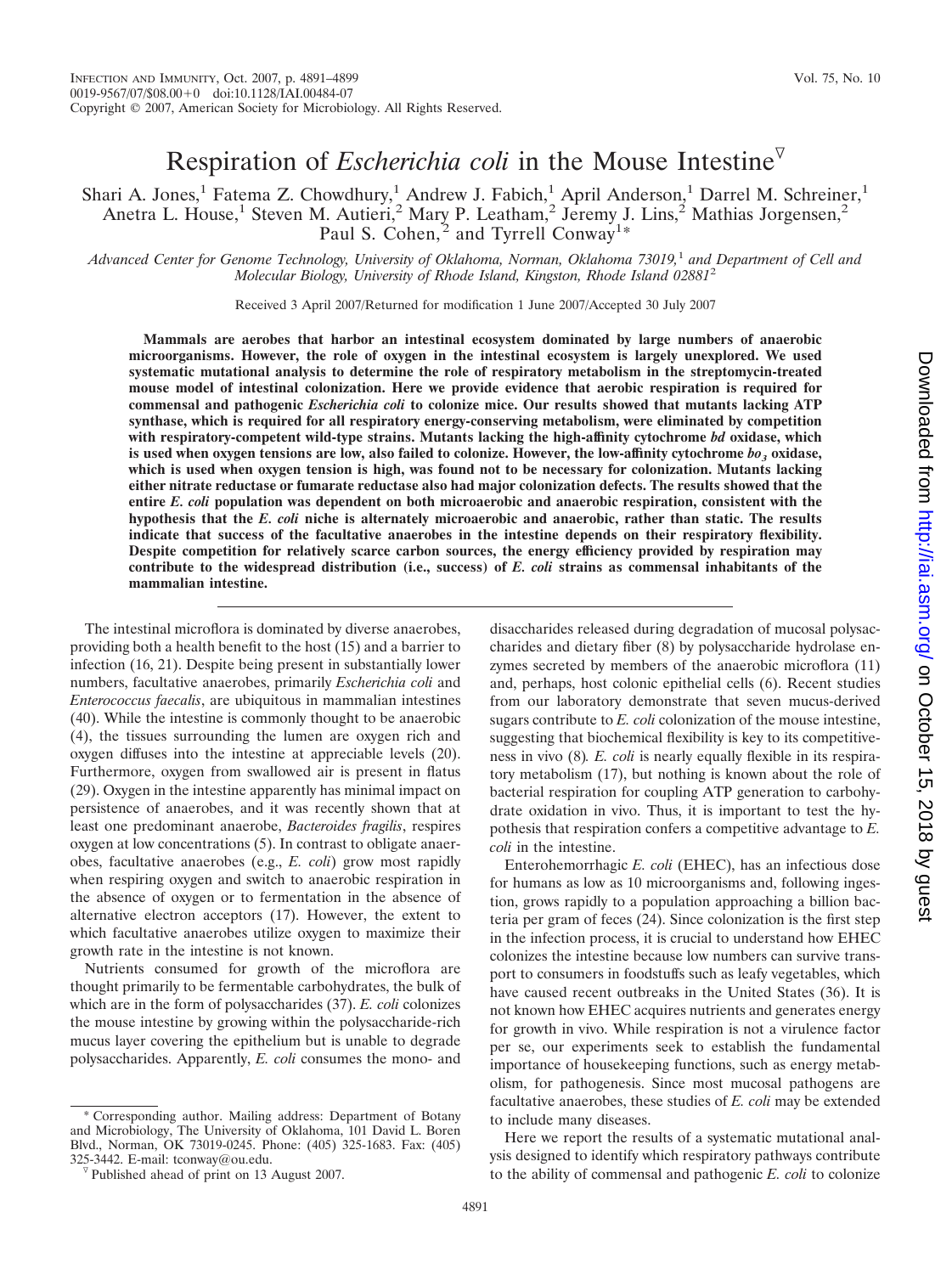| Respiratory enzyme                      | Mutant(s)                                          | <i>E. coli</i> colonization ( $log_{10}$ CFU/g) by strain: |               |               |               |
|-----------------------------------------|----------------------------------------------------|------------------------------------------------------------|---------------|---------------|---------------|
|                                         |                                                    | <b>EDL933</b>                                              |               | MG1655        |               |
|                                         |                                                    | Day 1                                                      | Day 9         | Day 1         | Day 9         |
| ATP synthetase                          | $\Delta(atpA-atpG)$                                | $2.7 \pm 0.1$                                              | $5.6 \pm 0.1$ | $5.3 \pm 0.5$ | $5.9 \pm 0.1$ |
| Regulator of aerobic genes              | $\Delta arcA$                                      | $4.7 \pm 0.1$                                              | $5.6 \pm 0.2$ | $3.0 \pm 0.2$ | $6.5 \pm 0.3$ |
| Regulator of anaerobic genes            | ∆fnr                                               | $1.4 \pm 0.2$                                              | $5.6 \pm 0.2$ | $1.3 \pm 0.1$ | $6.8 \pm 0.1$ |
| Cytochrome bo oxidase                   | $\Delta$ (cyoA-cyoB)                               | $0.1 \pm 0.1$                                              | $0.4 \pm 0.3$ | $0.4 \pm 0.1$ | $0.8 \pm 0.1$ |
| Cytochrome bd oxidase                   | $\Delta(c \, dA \text{-} c \, dB)$                 | $2.5 \pm 0.1$                                              | $5.2 \pm 0.1$ | $3.8 \pm 0.2$ | $5.0 \pm 0.1$ |
| Cytochrome <i>bd</i> oxidase (assembly) | $\Delta(c \vee dD-c \vee dC)$                      | $2.4 \pm 0.1$                                              | $5.0 \pm 0.2$ | $3.3 \pm 0.1$ | $6.0 \pm 0.2$ |
| Nitrate reductase                       | $\Delta$ nar $G$                                   | $0.3 \pm 0.1$                                              | $2.0 \pm 0.1$ | $0.4 \pm 0.2$ | $2.2 \pm 0.1$ |
| Nitrate reductase                       | $\Delta$ nar $Z$                                   | $0.6 \pm 0.1$                                              | $0.1 \pm 0.1$ | $0.3 \pm 0.1$ | $0.1 \pm 0.2$ |
| Periplasmic nitrate reductase           | $\Delta$ (napD-napA)                               | $0.4 \pm 0.1$                                              | $0.1 \pm 0.1$ | $0.2 \pm 0.1$ | $0.6 \pm 0.1$ |
| Nitrate reductases                      | $\Delta$ nar $G$ , $\Delta$ nar $Z$                | $0.9 \pm 0.1$                                              | $2.3 \pm 0.1$ | $0.1 \pm 0.1$ | $2.9 \pm 0.2$ |
| Nitrate reductases                      | $\Delta$ narG, $\Delta$ narZ, $\Delta$ (napD-napA) | $1.3 \pm 0.1$                                              | $3.1 \pm 0.1$ | $0.9 \pm 0.1$ | $3.8 \pm 0.1$ |
| Fumarate reductase                      | $\Delta f r dA$                                    | $0.8 \pm 0.1$                                              | $3.1 \pm 0.2$ | $0.1 \pm 0.1$ | $2.8 \pm 0.2$ |

TABLE 1. Competitive colonization between respiratory mutants and wild-type *E. coli* strains*<sup>a</sup>*

<sup>a</sup> Mice were fed 10<sup>5</sup> CFU each of a mutant and its wild-type parent. Mice were transferred to fresh cages every day, and feces no older than 24 h were assayed every other day for 15 days. At each time point, the log<sub>10</sub> CFU/gram of feces for the mutant was subtracted from the log<sub>10</sub> CFU/gram of feces for the wild type. The average  $\pm$ standard error of the mean of day 1 and day 9 data from 6 mice is shown. Differences of at least 1 order of magnitude (10-fold) are in boldface type; all values shown in bold are statistically significant ( $P < 0.005$ ; Student's *t* test).

the streptomycin-treated mouse intestine. Our findings lead us to conclude that respiration provides an enormous competitive advantage to *E. coli* in vivo. The results challenge the traditional view that the intestine is strictly anaerobic (4). Instead, we obtained evidence that *E. coli* colonization of the mouse intestine is maximized by the ability to respire oxygen.

#### **MATERIALS AND METHODS**

**Bacterial strains and growth conditions.** The bacterial strains used in this study were derived from *E. coli* MG1655 Str<sup>r</sup> (streptomycin resistant), a K-12 strain (33), and *E. coli* EDL933 Str<sup>r</sup>, the prototypical O157:H7 strain (31). Cultures were grown at 37°C in Luria-Bertani (LB) medium with gyratory shaking at 250 rpm. Null alleles were constructed by using the allelic replacement method of Datsenko and Wanner (14), as described previously (8), such that target genes were deleted and replaced with kanamycin or chloramphenicol resistance cassettes (used as selectable markers in mouse colonization assays, as described below). The null allele strains are identified in the text by the genes that were deleted; single gene deletions began with the start codon and ended with the stop codon, and multiple gene deletions began with the start codon of the first gene deleted and ended with the stop codon of the last gene deleted. Strains containing multiple mutations were constructed by sequential allelic replacement; the first inserted cassette was removed with FLP recombinase (14), followed by subsequent allelic replacement(s) and removal of the insertion as necessary, leaving the selected marker in the last mutation made. Mutant strains were verified by phenotype analysis and DNA sequencing.

**Phenotypic analysis.** MOPS [3-(*N*-morpholino) propanesulfonic acid] defined medium was used to grow cultures for growth curves, as described previously (8). Anaerobic cultures were grown in culture tubes filled to the top with  $N_2$ -sparged medium, sealed, and incubated in Balch tubes. To test for nitrate or fumarate reductase activity, mutant strains were grown anaerobically overnight in MOPS medium with glycerol (1.6%) as the carbon source and either 50 mM nitrate or fumarate as the electron acceptor. Cell growth was monitored spectrophotometrically by the optical density at 600 nm.

**High-performance liquid chromatography analysis.** A Dionex DX-500-Microbore system was used with an IonPac AS11 column for anion analysis of mucus. Standards and blanks were analyzed, and standard curves were developed for a 1-mg sample of cecal mucus. Mouse cecal mucus was isolated from the cecum of CD-1 male mice and lyophilized as described previously (50). Regression coefficients for standard curves were calculated and used to demonstrate the linearity of the peak area with respect to concentration.

**Mouse colonization experiments.** The streptomycin-treated mouse model has been used extensively to study colonization of the mouse large intestine by *E. coli* and *Salmonella enterica* serovar Typhimurium (8, 12, 22, 50). Briefly, three CD-1 male mice, 6 weeks of age, were given drinking water containing streptomycin sulfate (5 g/liter) for 24 h to remove the existing resident facultative microflora and then starved for food and water for 18 to 24 h. The mice were then fed approximately  $10^5$  CFU of both the wild-type and mutant strains in 1 ml of  $20\%$ sucrose. The wild-type strains were *E. coli* MG1655 Str<sup>r</sup> Nal<sup>r</sup> (nalidixic acid resistance) (33) and *E. coli* EDL933 Str<sup>r</sup> Nal<sup>r</sup> (31); Nal<sup>r</sup> was used to distinguish the wild-type (reference strain) from the null allele mutants in fecal plate counts. After the bacterial suspension was ingested, food and streptomycin-water were restored and fecal plate counts were determined at 5 h, 24 h, and on every other day thereafter for 15 days. Fecal samples were homogenized and diluted in 1% tryptone broth and plated on MacConkey agar containing either streptomycin (100  $\mu$ g/ml) and nalidixic acid (50  $\mu$ g/ml) to count the wild type or streptomycin and kanamycin (40  $\mu$ g/ml) or chloramphenicol (30  $\mu$ g/ml) to count the null allele mutants. Each colonization experiment was repeated on separate occasions, and the plotted values (in figures) represent the average for six mice. The  $log_{10}$  mean number of CFU per gram of feces  $\pm$  the standard error for each strain in the mice was calculated for each time point. In all experiments, a difference between two strains of  $\geq$ 10 CFU/g feces was statistically significant (i.e., *P* < 0.005 in Student's *t* test [two tailed with unequal variance]). The limit of detection in fecal plate counts was  $10^2$  CFU/g feces. To determine the role of strains during the maintenance stage of colonization, mice were colonized for 10 days with a mutant strain of *E. coli* EDL933, starved for food and streptomycin-water overnight, and fed 10<sup>10</sup> CFU of the wild-type strain *E. coli* EDL933 Str<sup>r</sup> Nal<sup>r</sup>, after which food and streptomycin-water were replaced.

#### **RESULTS**

**Colonization assays.** The preferred animal model for measuring the relative fitness of two bacterial strains for intestinal colonization is the streptomycin-treated mouse. Streptomycin treatment selectively removes facultative anaerobes while leaving the anaerobic microflora essentially intact; this opens a previously unavailable niche, which can then be colonized by newly introduced microorganisms such as *E. coli* (12, 27, 50). In this model, competing wild-type and mutant strains are fed together to mice and their populations are monitored in fecal plate counts. Previously we showed that colonization involves an initiation stage (5 h to 3 days postfeeding), in which nutrients are not limiting and the population increases from low to high numbers, and a maintenance stage (7 days post-feeding and beyond), in which nutrients are limiting and the population persists at a level correlated with the mutant strain's relative fitness for colonization (8). For this reason, the colonization data shown in Table 1 are given for day 1 (initiation) and day 9 (maintenance) of the 15-day-long experiments. To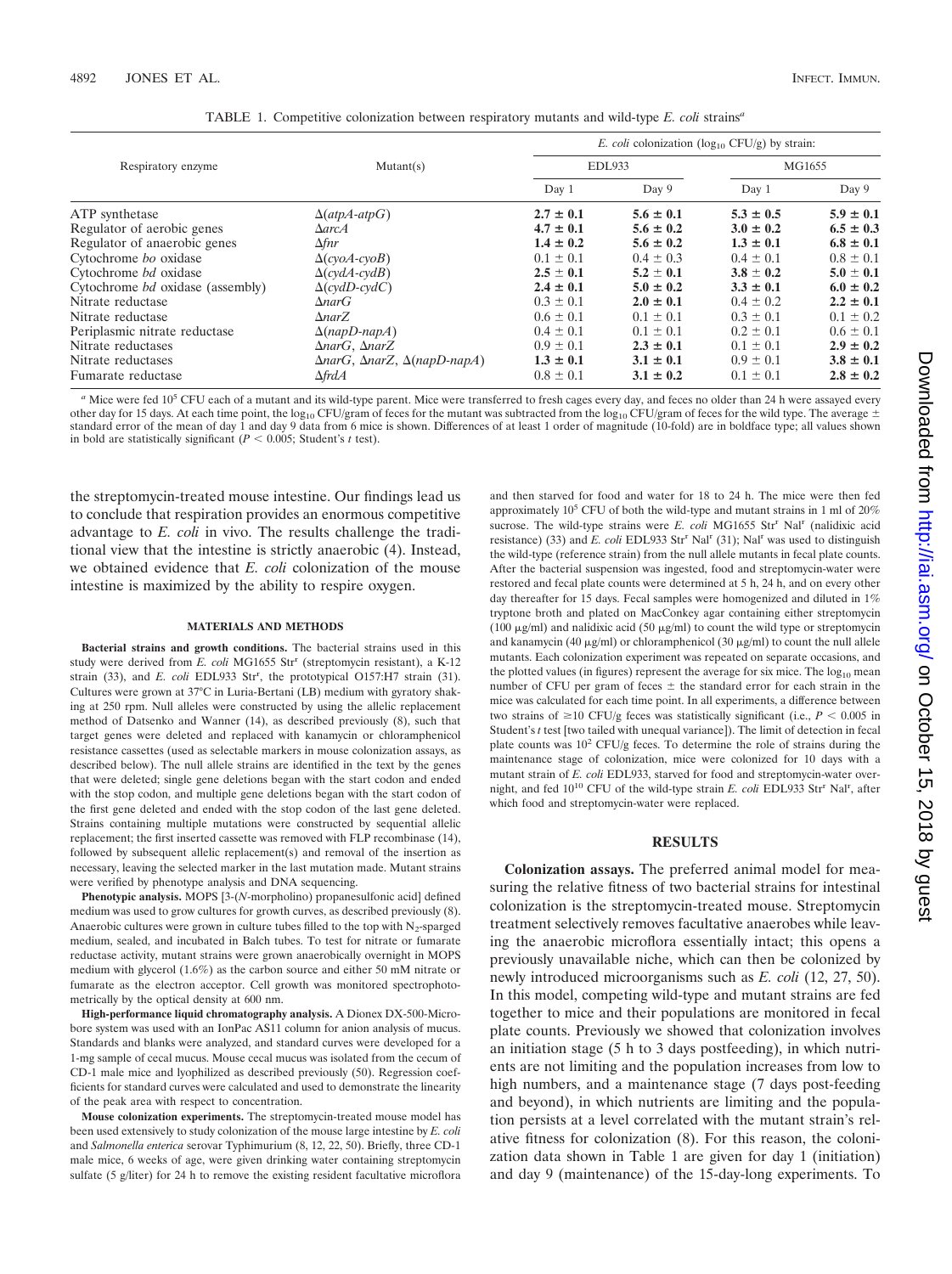

FIG. 1. Respiratory mutants exhibited colonization defects in competitive colonization assays. *E. coli* EDL933 (*atpA-atpG*) (A) and *E. coli* EDL933 (*cydA-cydB*) (C) mutants were eliminated during competition with wild-type *E. coli* EDL933 but were able to colonize when fed alone to mice (B and D, respectively).

compare the bioenergetics of a commensal strain to those of a pathogenic strain, each of the respiratory mutations described in this report was constructed in *E. coli* MG1655 (3), derived from the human isolate *E. coli* K-12, and *E. coli* EDL933 (34), the prototypical strain of *E. coli* O157:H7. Please note that the streptomycin-treated mouse serves as a colonization model for EHEC strains, which do not cause disease in CD-1 mice (49). We found that each of the mutations tested in the commensal and pathogenic strains had a nearly identical impact on colonization. For this reason, colonization curves are shown for *E. coli* EDL933 experiments only.

**ATP synthase is necessary for colonization.** Since respiratory energy conservation, i.e., ATP generation, requires ATP synthase (32), we tested mutants that lack ATPase for their ability to compete with the wild type in the streptomycin-treated mouse colonization model. The ATPase mutant constructions deleted the  $atpA$  and  $atpG$  genes, which encode the  $F_1$  alpha and gamma subunits, respectively, resulting in strains capable only of fermentative energy metabolism (13). In competition with their respective wild-types, *E. coli* EDL933 (*atpA-atpG*)::*cat* and *E. coli* MG1655  $\Delta$ (*atpA-atpG*)::*cat* mutants were eliminated from mice within 5 days (Table 1 and Fig. 1A). It is formally possible that mutations inadvertently introduced elsewhere on the genome caused the observed colonization phenotype. However, we would argue that this was not the case, for the following reasons. First, each of the allelic replacements described here and elsewhere (8, 28, 31, 33) was obtained with a frequency that varied less than 1

order of magnitude. Second, half of the mutants tested here and in similar studies (8) had no colonization defects. Third, the results were essentially identical in two different genetic backgrounds (EDL933 and MG1655). The failure of the  $\Delta$ (*atpAatpG*)::*cat* mutants to initiate colonization could be due to a general inability to grow in the intestine rather than an inability to compete with the wild type. To distinguish these possibilities, the mutants were fed alone to mice and found to colonize at wild-type levels (Fig. 1B) (data not shown). The ability of the respiratorydefective mutants to colonize alone indicates that fermentation is sufficient for growth of *E. coli* in the mouse intestine, but oxidative phosphorylation is essential for competition with respiratorycompetent strains. This finding led us to consider whether one or more modes of respiration are crucial to occupation of intestinal niches formed by electron acceptor availability.

**Respiration of oxygen is necessary for colonization.** Proof that aerobic respiration is essential for colonization by *E. coli* was obtained by competing mutants lacking the high-affinity cytochrome *bd* oxidase with their respective wild types. The (*cydA-cydB*)::*cat* mutant constructions deleted genes encoding both subunits (I and II) of cytochrome *bd* oxidase, as shown previously (19). The *E. coli* EDL933 (*cydA-cydB*)::*cat* and *E. coli* MG1655  $\Delta(cy dA-cy dB)$ ::*cat* strains were eliminated by day 11 during competition with their wild-type parents (Table 1 and Fig. 1C). The fitness defect observed for the (*cydA-cydB*)::*cat* strains was not merely a growth defect, since the mutants colonized when fed alone to mice (Fig. 1D) (data not shown). To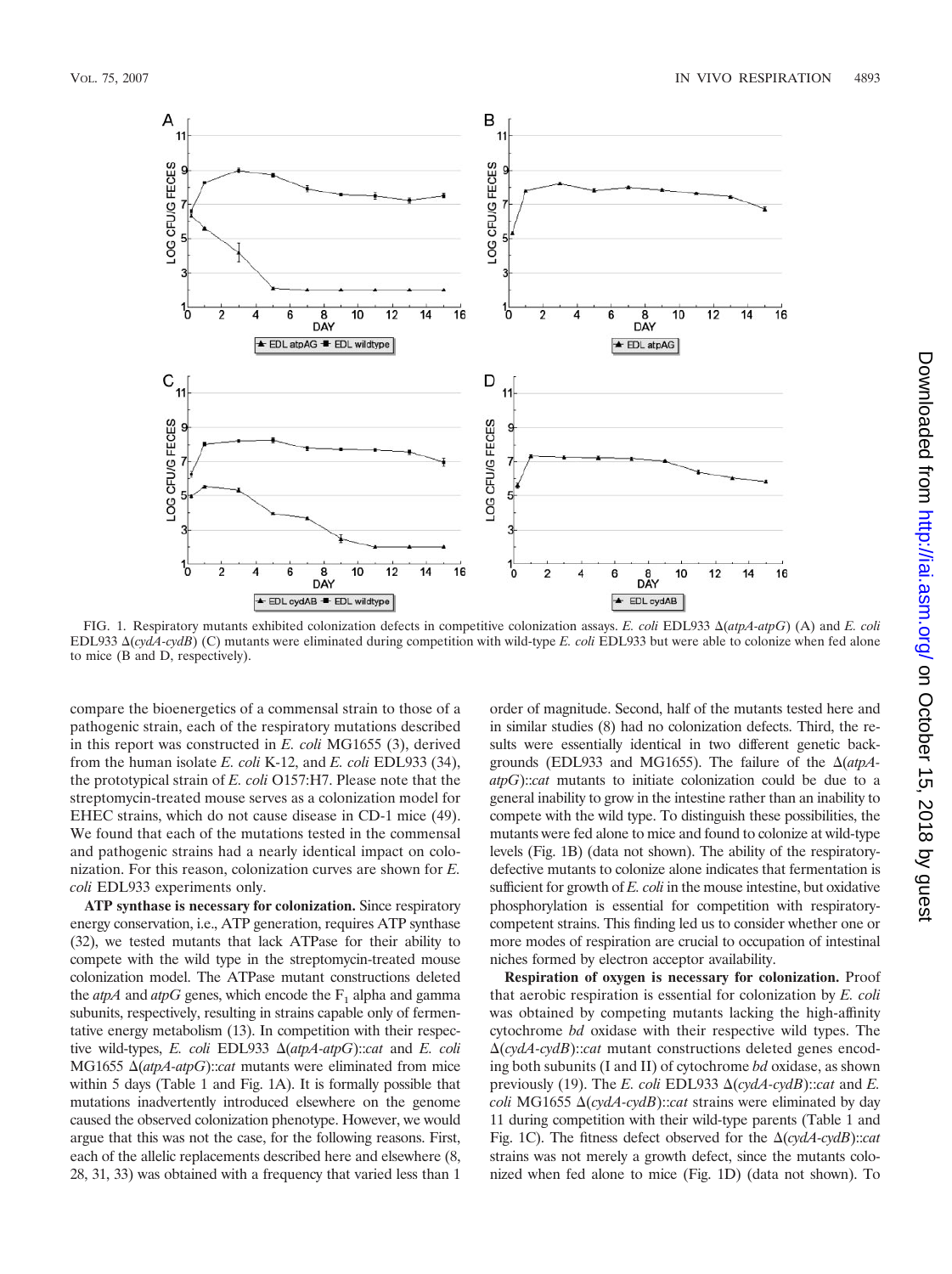confirm the requirement for high-affinity oxygen respiration, (*cydD-cydC*)::*cat* mutants, which cannot assemble cytochrome *bd* oxidase in the membrane (39), were tested and found to have similar colonization defects (Table 1 and Fig. 2A). The (*cydD-cydC*)::*cat* mutants were able to colonize when fed to mice alone (Fig. 2B) (data not shown). We note that in addition to CydDC being required for cytochrome *bd* oxidase assembly and activity (39), *cydDC* encodes a glutathione transport system (38), which if relevant might also be required for colonization. Since the  $\Delta$ (*cydA-cydB*)::*cat* and  $\Delta$ (*cydD-cydC*)::*cat* mutants failed to initiate colonization (i.e., 24 h), it was necessary to determine if they were also defective in the maintenance stage (beyond 7 days). Therefore, mice were precolonized (for 10 days) with *E. coli* EDL933  $\Delta(c \vee dD-c \vee dC)$ ::*cat* and then challenged with the *E*. *coli* EDL933 wild type; the mutant was eliminated by the wild type in 7 days, confirming that functional cytochrome *bd* was important for maintenance of colonization (Fig. 2C).

We also examined the importance of the low-affinity cytochrome  $b\sigma_3$  oxidase for colonization. The construction of (*cyoA-cyoB*)::*cat* mutants deleted the genes encoding subunits I and II of the cytochrome  $b\sigma_3$  oxidase, as shown previously (2). The results showed that *E. coli* EDL933  $\Delta$ (*cyoAcyoB*)::*cat* and *E. coli* MG1655 (*cyoA-cyoB*)::*cat* strains cocolonized with their respective wild-type parents, indicating that respiration of high oxygen levels was not necessary for colonization (Table 1). In summary, the colonization defects of the cytochrome *bd* oxidase mutants challenge the traditional view that the intestine is anaerobic (4). Instead, the results support the hypothesis that a microaerobic niche is critical for both establishing and maintaining *E. coli* in the intestine. Thus, a competitive advantage in vivo is conferred on strains that respire oxygen.

**Aerobic respiratory control is necessary for colonization.** *E. coli* governs respiratory flexibility via the global regulators ArcA and Fnr. ArcA is a two-component regulator of several hundred genes (30) that responds to the oxidation state of the quinone pool, which is sensed by ArcB (18). Under high oxygen tension, *E. coli* expresses the low-affinity oxidase cytochrome  $b\sigma_3$  (encoded by *cyoABCDE*) and the high-affinity oxidase cytochrome *bd* (encoded by *cydAB*) is repressed. Under microaerobic conditions, where oxygen scavenging may play an important role for growth and survival, ArcB phosphorylates ArcA, which represses the *cyoABCDE* operon and activates the *cydAB* and *cydDC* operons (1). Since the experiments described above indicated the importance of cytochrome *bd*, we reasoned that *arcA* mutants would have colonization defects. The construction of *E. coli* EDL933 *arcA*::*cat* and *E. coli* MG1655 *arcA*::*kan* deleted the gene encoding the response regulator of the ArcAB two-component system, as previously described (23). Although  $\Delta arcA$  mutants colonized when fed alone (Fig. 3B) (data not shown), they could not compete with their respective wild types and were eliminated from mice within 3 days (Table 1 and Fig. 3A). While it is tempting to speculate that the colonization defect of the  $\Delta arcA$  mutants resulted solely from failure to induce *cydAB*, the pleiotropic phenotype of the  $\Delta arcA$  strain makes a number of alternative explanations possible. What is clear from this experiment is that appropriate regulation of aerobic respiratory genes is necessary for *E. coli* to be competitive in vivo.



FIG. 2. Cytochrome *bd* oxidase assembly mutants of *E. coli* EDL933 exhibited colonization defects in competitive colonization assays. *E. coli* EDL933 (*cydD-cydC*) was defective in competition with wild-type *E. coli* EDL933 (A) but colonized at wild-type levels when fed alone (B). The  $\Delta(c \gamma dD-c \gamma dC)$  mutant exhibited a maintenance defect when mice were precolonized with *E. coli* EDL933  $\Delta(cydD-cydC)$  and challenged with wild-type *E. coli* EDL933 at day 10 (C).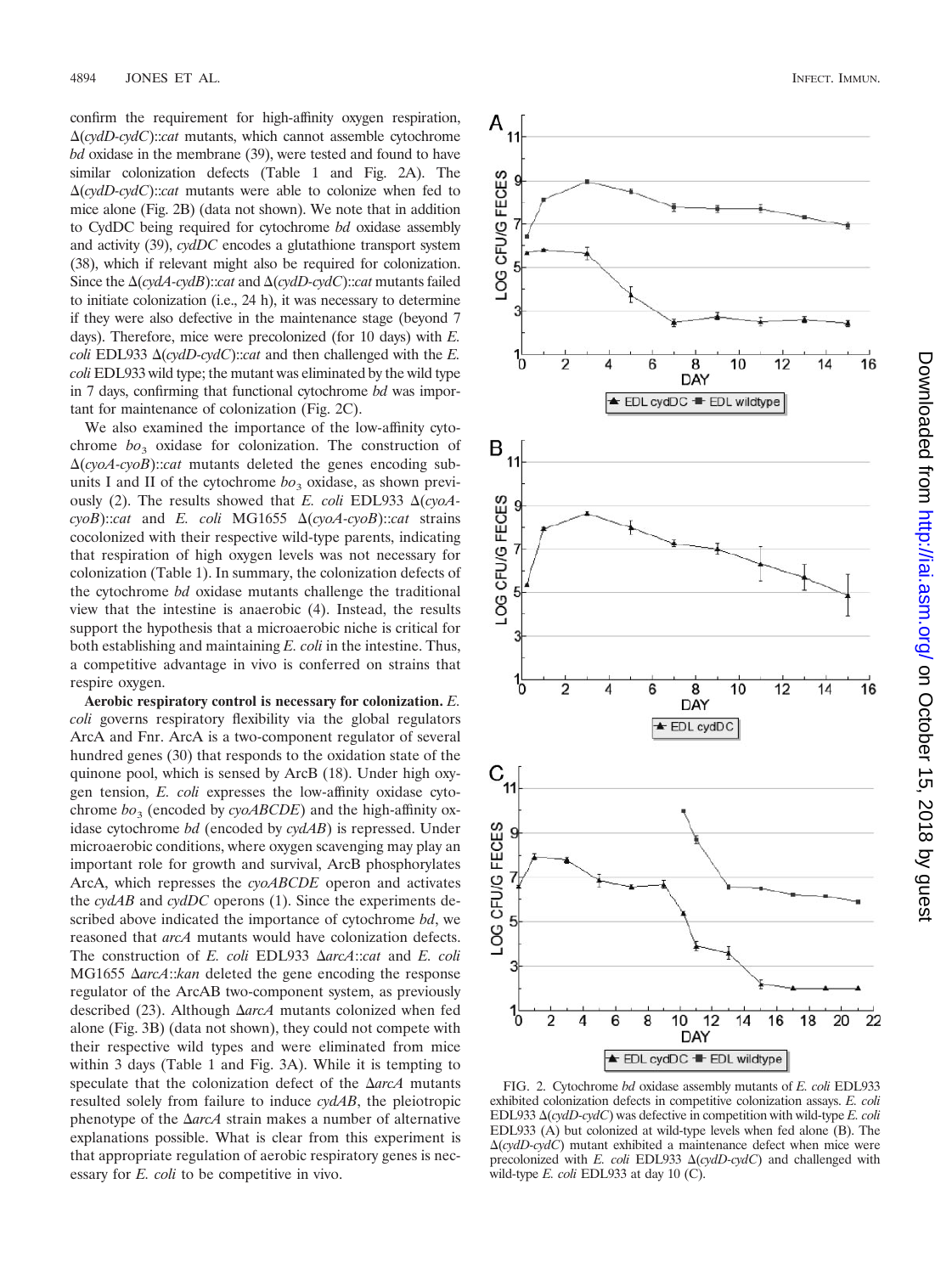

FIG. 3. Aerobic respiratory and anaerobic global regulatory mutants exhibited colonization defects in competitive colonization assays. *E. coli* EDL933 *arcA* was eliminated during competition with wild-type *E. coli* EDL933 (A) but was able to colonize when fed alone (B). *E. coli* EDL933 *fnr* was eliminated during competition with wild-type *E. coli* EDL933 (C) but was able to colonize when fed alone (D).

**Anaerobic control is necessary for colonization.** Induction of anaerobic processes in *E. coli* is controlled by Fnr, an oxygenlabile transcription factor, which activates transcription of hundreds of genes, including genes that encode respiratory pathways for nitrate and fumarate (25, 35). Since induction of anaerobic respiratory pathways requires Fnr, we constructed *fnr*::*kan* mutants to test the contribution of this global regulator during colonization. The *E. coli* EDL933 *fnr*::*kan* and *E. coli* MG1655 *fnr*::*kan* mutants were fed together with the respective wild types and found to initiate colonization (although not as well as the wild type), and then they were eliminated by day 5 (Table 1 and Fig. 3C). The defect was not an inability to grow in the intestine, since the  $\Delta fnr$ :*kan* mutants colonized when fed alone to mice (Fig. 3D) (data not shown). Since the *Afnr*::*kan* mutants exhibit colonization defects in competition with the wild type, this implies that *E. coli* experiences conditions in the intestine that are required for Fnr function (7): i.e., anaerobic or nearly anaerobic conditions. Thus, we conclude that Fnr-dependent genes contribute to colonization success. While these results indicate that appropriate regulation of anaerobic respiration is important for colonization, the specific roles of the alternative pathways were unclear.

**Nitrate reductase is necessary for colonization.** To determine which anaerobic respiratory pathways were used during colonization, we considered the in vivo role of nitrate reduction. Since *E. coli* has three systems for nitrate respiration, it was necessary to consider strains with mutations that eliminated each individually and in combination (17). Mutation of the primary nitrate reductase was accomplished by deleting *narG* (47) to create *E. coli* EDL933 *narG*::*kan* and *E. coli* MG1655 *narG*::*kan.* When *narG*::*kan* strains were fed together with their respective parent strains, they initiated colonization but then declined numerically  $(2.3 \text{ logs}; P < 0.003)$ (Table 1 and Fig. 4A). To test the involvement in colonization of the secondary nitrate reductase, mutants were constructed in which *narZ* was deleted, the phenotype of which was described previously (46). Likewise, the involvement of the periplasmic nitrate reductase was tested with a construction that deleted *napD* and *napA*, which encode the assembly protein and large subunit of the reductase, respectively (46). In colonization assays, *E. coli* EDL933 *narZ*::*cat*, *E. coli* MG1655 *narZ*::*cat*, *E. coli* EDL933 (*napD-napA*)::*cat*, and *E. coli* MG1655 Δ(*napD-napA*)::*cat* cocolonized with their wild-type parents, indicating that strains with these individual mutations had no phenotype in the intestine (Table 1).

Although the individual *narZ*::*cat* and (*napD-napA*)::*cat* mutants did not exhibit colonization defects, there is reason to believe these gene systems should be expressed in the wild types under the conditions present in the intestine. First, the intestine contains regions that are microaerobic and others that are anaerobic (20), yet apparently is sufficiently anaerobic overall for Fnr control to be a factor in success of the entire *E. coli* population (Fig. 3). Second, we measured a concentration of  $2.62 \pm 0.21$  mM nitrate in mouse cecal mucus (data not shown), a concentration which is physiologically relevant for controlling expression of the two nitrate-inducible systems (52). Third, *E. coli* cells isolated from the intestine show both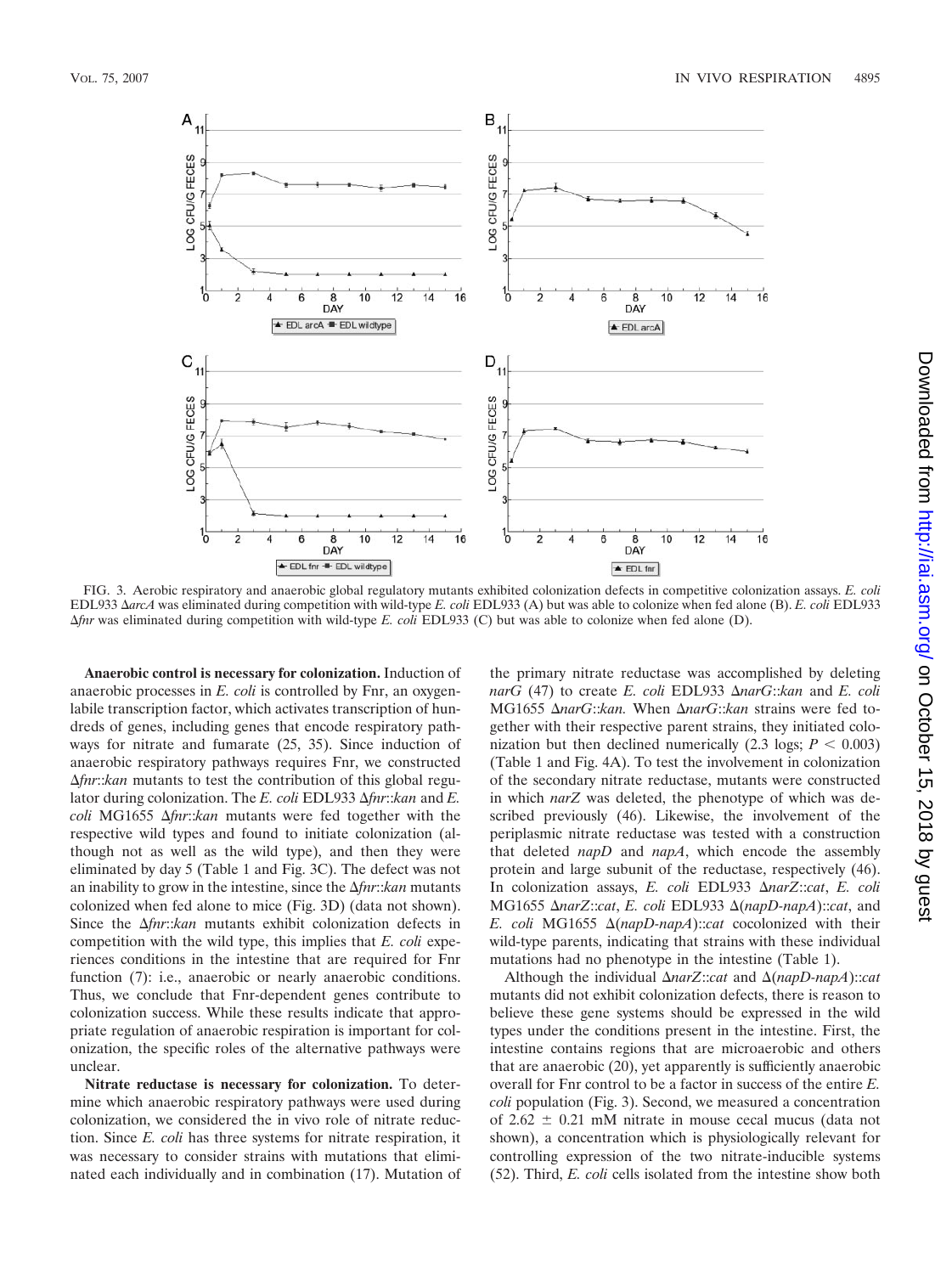

FIG. 4. Anaerobic respiration mutants exhibited colonization defects in competitive colonization assays. *E. coli* EDL933 *narG* (A), *E. coli* EDL933 *narG narZ* (B), *E. coli* EDL933 *narG narZ* (*napD-napA*) (C), and *E. coli* EDL933 *frdA* (D) mutants were defective in competition with wild-type *E. coli* EDL933.

logarithmic and stationary-phase characteristics (26). The *narZYWV* operon that encodes the secondary nitrate reductase is not regulated by anaerobiosis or nitrate but instead is RpoS dependent and induced in stationary phase (9). The *napFD AGHBC* operon that encodes the periplasmic nitrate reductase is maximally induced at 1 mM nitrate and is expressed at one-half of the maximal level at 2.5 mM (52). Thus, it is reasonable to expect that both the periplasmic and secondary nitrate reductases are expressed in the intestine. To investigate the phenotypes of these nitrate reductase mutations in the absence of the primary nitrate reductase, we constructed *narG narZ*::*cat* and *narG narZ* (*napD-napA*)::*cat* mutants. In colonization assays, *E. coli* EDL933 *narG narZ*::*cat* and *E. coli* MG1655 *narG narZ*::*cat* mutants declined 3.2 log units ( $P < 0.000006$ ) relative to the wild-type strain by day 15 (Table 1 and Fig. 4B). Also, the *E. coli* EDL933 *narG narZ* (*napD-napA*)::*cat* and *E. coli* MG1655 *narG narZ*  $\Delta$ (*napD-napA*)::*cat* mutants declined by 5 log units (*P* < 9  $\times$  $10^{-15}$ ) to populations just above the limit of detection (<10<sup>3</sup>) CFU/g feces) by the conclusion of the experiments (Table 1 and Fig. 4D). The additive effect of the sequential nitrate reductase mutations in competition with the wild-type *E. coli* EDL933 in these experiments is statistically significant between the  $\Delta$ *narG*::*kan* and  $\Delta$ *narG*  $\Delta$ *narZ*::*cat* mutants (*P* < 0.003) and between the *narG narZ*::*cat* and *narG narZ*  $\Delta$ (*napD-napA*)::*cat* mutants (*P* < 0.004). From these results, we conclude the primary nitrate reductase plays the larger role of the three systems in the mouse intestine. In contrast, the  $\Delta$ *narZ* and  $\Delta$ (*napD-napA*) mutations affected colonization only in the  $\Delta$ *narG* background, suggesting a synergy, rather than mere redundancy, between the primary nitrate reductase and the other two systems. Apparently, conditions in the intestine signal induction of the three nitrate reductase gene systems, which together confer a competitive advantage to *E. coli.*

**Fumarate reductase is necessary for colonization.** To test the importance of fumarate as an alternative electron acceptor in vivo, we constructed mutants with *frdA*, which are known to inactivate fumarate reductase (43). *E. coli* EDL933 *frdA*::*kan* and *E. coli* MG1655 *frdA*::*kan* mutants were fed together with their respective parent strains and found to initiate colonization but then declined by approximately 4 logs relative to the wild type (Table 1 and Fig. 4D). Thus, fumarate reductase mutants competed poorly, indicating that fumarate is used in the intestine as an alternative electron acceptor. Since fumarate was not detected in intestinal mucus (data not shown), it most likely was generated endogenously, giving rise to succinate as a fermentation product during anaerobiosis (41).

#### **DISCUSSION**

Figure 5 shows a model of the respiratory pathways that are critical for successful colonization by both EHEC and commensal *E. coli*. The results indicate that the gut is not strictly anaerobic, because the high-affinity cytochrome *bd* oxidase is required to successfully compete with the wild-type for colonization (Fig. 1 and 2). Also, anaerobic respiration of nitrate and fumarate is essential for *E. coli* in vivo (Fig. 4). We therefore conclude that success of *E. coli* in the gastrointestinal tract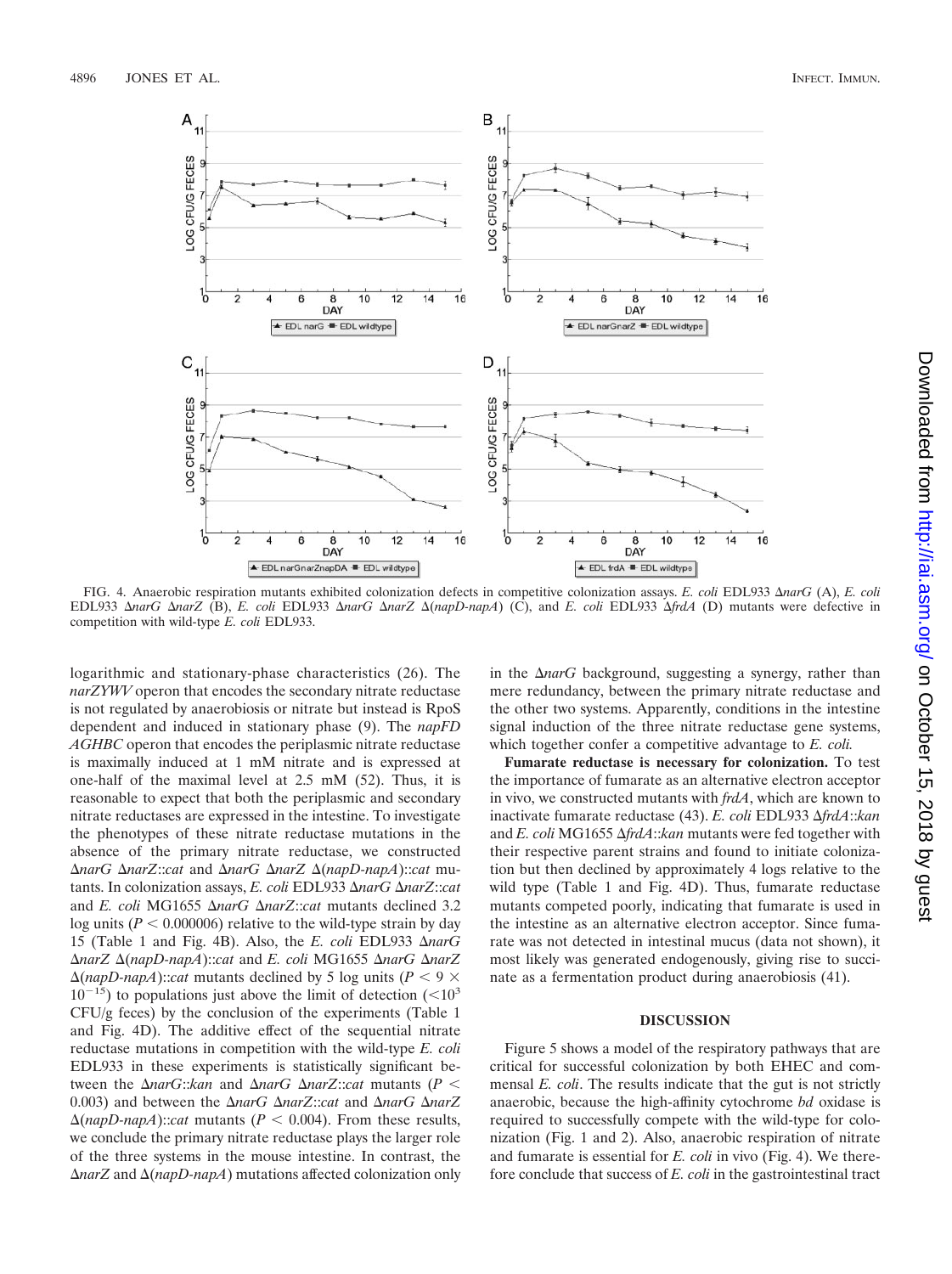

FIG. 5. Model of *E. coli* respiratory pathways. Respiratory oxidases and reductases used by *E. coli* in vivo are shown in black. The oxidase not affecting colonization is shown in gray. The environmental conditions affecting the key regulators of the genes encoding the oxido-reductases are shown. Activation is shown with arrowheads, and repression is shown with diamond heads.

demands respiratory flexibility and use of the best available electron acceptor. The results allow us to deduce the intestinal environment as it is perceived by *E. coli*. Accordingly, the niches defined by mutational analysis of respiratory pathways should correspond with in vivo availability of exogenous electron acceptors (i.e., oxygen and nitrate) but not necessarily fumarate, which is generated endogenously by sugar degradation via central metabolism. These respiratory niches could be open to the entire population, wherein each bacterium simultaneously uses both oxygen and nitrate, or individual cells and microcolonies could each use different electron acceptors. If distinct microaerobic and anaerobic niches were to exist in the intestine, then mutants in the respective respiratory pathways would be maintained at populations corresponding to availability of the cogent electron acceptor when in competition with respiratory-competent wild types. However, since the loss of the high-affinity oxygen, nitrate, or fumarate respiratory pathways leads to the near or complete elimination of the entire population in competition with respiratory-competent strains (Fig. 1C and 4C and D), the data give us reason to think that both aerobic and anaerobic niches are equally crucial. Thus, the behavior of the *E. coli* respiratory mutants implies that the intestinal habitat is at one time microaerobic and at another time anaerobic. Indeed, oxygen tension in the intestine may fluctuate due to dynamic cycles of oxygen diffusion and respiratory consumption by facultative anaerobes.

Cole (10) postulated that the redundancy of respiratory systems and complexities of their regulation ready bacteria for changes in electron acceptor availability: when respiring nitrate, *E. coli* can respond rapidly to the "arrival" of oxygen or cope when nitrate is exhausted. Thus, the physiology, biochemistry, and genetic control of respiratory pathways provide flexibility that is thought to be essential for survival in a changing environment (10). It would appear this strategy is singularly important during animal colonization. We summarize these factors in Fig. 5. For *E. coli* to colonize the intestine, appropriate aerobic respiratory control (ArcA) and anaerobic control (Fnr) are required (Fig. 3). ArcA is most active under microaerobic conditions (i.e., oxygen tension of 2 to 15% of air saturation) (1), and Fnr is most active during transition to anaerobic conditions (i.e., oxygen tension of less than 2% of air saturation) (7). Whole-animal measurements indicated oxygen tensions in the 2 to 7% air saturation range for the mouse colon (20). The measured nitrate concentration in intestinal mucus (2.6 mM [see results]) is near that which results in maximal expression of both nitrate reductase systems (i.e., 1 mM for the periplasmic nitrate reductase and 7 mM for the primary nitrate reductase) (52). Regulation of the periplasmic nitrate reductase genes requires both NarL and NarP (45), while regulation of the primary reductase genes requires NarL only (44). Since NarP exerts its control at low nitrate levels  $\leq 4$ mM) and NarL control dominates at higher nitrate levels (51), and since both the primary and periplasmic nitrate reductases are necessary for efficient colonization, this suggests that nitrate availability might fluctuate in the intestine. Thus, if the intestinal oxygen tension fluctuates in the anaerobic to microaerobic range and the nitrate concentration fluctuates in the 1 to 7 mM range, then cytochrome *bd* oxidase, the primary nitrate reductase, the periplasmic nitrate reductase, and fumarate reductase all will be expressed in vivo. Indeed, regulation of these gene systems is poised to be most responsive to changes in oxygen and nitrate availability in these concentration ranges (48).

The inference that oxygen availability fluctuates because it is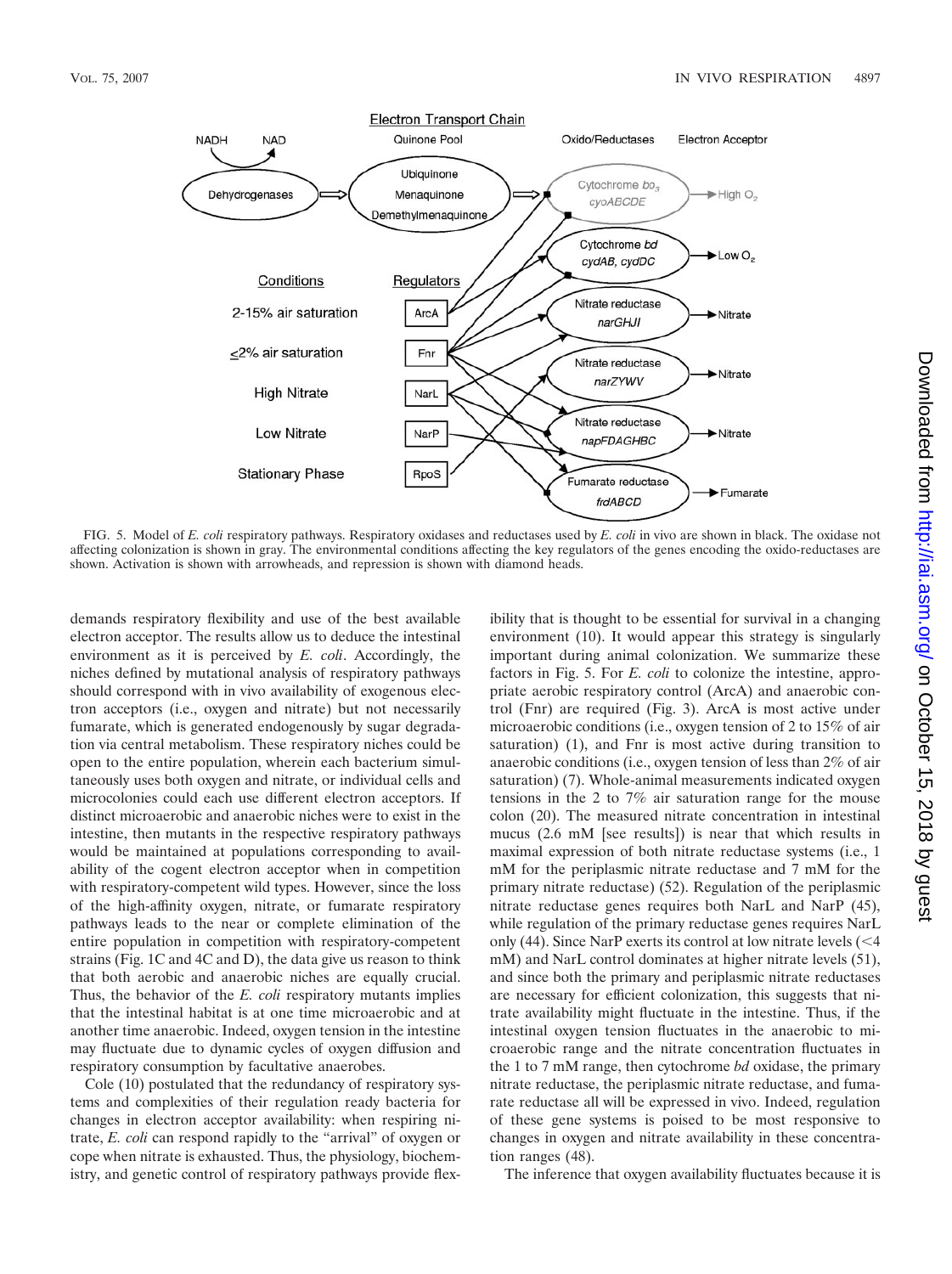consumed by bacterial respiration suggests the interesting possibility that facultative anaerobes may make the intestinal environment more anaerobic. Indeed, this conclusion is supported by previous studies of the effect of streptomycin treatment on the mouse anaerobic microflora, which selectively removes facultative anaerobes (i.e., *E. coli*, enterococci, streptococci, and lactobacilli). Following administration of streptomycin, populations of strict anaerobes (e.g., bifidobacteria and clostridia) decreased, while populations of so-called "nanaerobes" were unchanged (22): e.g., *Bacteroides fragilis*, which respires oxygen when available in low concentrations (5). Thus, comparisons of the populations of anaerobes in mice with or without facultative anaerobes present support the hypothesis that oxygen-scavenging facultative anaerobes (e.g., *E. coli*) promote the stability of the predominantly anaerobic microflora, exemplifying how a minor member can have a large impact on an ecosystem.

Despite the apparent competitive advantage gained by oxygen respiration, the *E. coli* population is limited to between 108 and 109 CFU/g feces: i.e., *E. coli* represents between 1 in 1,000 and 1 in 10,000 bacteria in the intestine. The nutrient-niche hypothesis states that to be successful each species of the intestinal microflora must use at least one carbon source better than all other species (16). Corollary to this hypothesis, the population size of any member of the microflora is determined by the concentration of its preferred nutrient(s). The available concentrations of the seven sugars that contribute to colonization by *E. coli* MG1655 are quite low (12, 37). Since *E. coli* does not secrete polysaccharide-degrading enzymes, its preferred substrates are most likely provided by anaerobes, which degrade mucosal polysaccharides and dietary fiber and are thought to release the breakdown products for use by the host and other microbes (11). These facts lead to the conclusion that *E. coli* maximizes its growth yield by coupling oxidation of low nutrient concentrations to respiration in the intestine. This may be a general strategy of facultative anaerobes, which generally grow well on simple sugars but do not secrete polysaccharide-degrading enzymes. Thus, high-efficiency respiration may ensure the success of facultative anaerobes in the intestine, albeit always in lower numbers, by allowing them to maximize cell yield on scarce resources.

Since most mucosal pathogens are facultative anaerobes, our conclusions may extend to other mucosal pathogens. In support of this idea, *Mycobacterium tuberculosis* genes encoding cytochrome *bd* oxidase and the nitrate transporter were induced during mouse lung infection; a cytochrome *bd* oxidase mutant was attenuated during transition to chronic infection in mice (42). Likewise, *Shigella flexneri* cytochrome *bd* mutants showed decreased intracellular survival and attenuated virulence in mouse infections (53). These examples demonstrate the importance of respiration during infection by particular mucosal pathogens and support the idea that oxygen stimulates infectious disease by providing a competitive advantage for pathogens. Since there appears to be no distinction between enterohemorrhagic and commensal *E. coli* with respect to the respiratory pathways used in vivo, we suggest caution in targeting respiratory metabolism for combating EHEC infections because of potential collateral damage to commensal facultative anaerobes and the resulting instability of the intestinal microbiota (16).

In summary, we have shown that *E. coli* uses both aerobic and anaerobic respiratory pathways during colonization. The results presented in this study support the conclusion that the intestine is microaerobic and that aerobic bacterial respiration in the intestine is essential for competition and therefore successful colonization. Apparently, *E. coli* respires oxygen to optimize its reproduction in animals despite the low availability of its preferred carbon sources, which maximizes its colonization efficiency.

#### **ACKNOWLEDGMENTS**

We thank Bruce Roe and David Laux for helpful comments. This work was supported by grant AI48945 from the National Institutes of Health.

#### **REFERENCES**

- 1. **Alexeeva, S., K. J. Hellingwerf, and M. J. Teixeira de Mattos.** 2003. Requirement of ArcA for redox regulation in *Escherichia coli* under microaerobic but not anaerobic or aerobic conditions. J. Bacteriol. **185:**204–209.
- 2. **Au, D. C.-T., R. M. Lorence, and R. B. Gennis.** 1985. Isolation and characterization of an *Escherichia coli* mutant lacking the cytochrome *o* terminal oxidase. J. Bacteriol. **161:**123–127.
- 3. **Bachmann, B. J.** 1996. Derivations and genotypes of some mutant derivatives of *Escherichia coli* K-12, p. 2460–2488. *In* F. C. Neidhardt, R. Curtiss III, J. L. Ingraham, E. C. C. Lin, K. B. Low, B. Magasanik, W. S. Reznikoff, M. Riley, M. Schaechter, and H. E. Umbarger (ed.), *Escherichia coli* and *Salmonella*: cellular and molecular biology, 2nd ed., vol. 2. ASM Press, Washington, DC.
- 4. **Backhed, F., R. E. Ley, J. L. Sonnenburg, D. A. Peterson, and J. I. Gordon.** 2005. Host-bacterial mutualism in the human intestine. Science **307:**1915– 1920.
- 5. **Baughn, A. D., and M. H. Malamy.** 2004. The strict anaerobe *Bacteroides fragilis* grows in and benefits from nanomolar concentrations of oxygen. Nature **427:**441–444.
- 6. **Beaulieu, J. F., and A. Quaroni.** 1991. Clonal analysis of sucrase-isomaltase expression in the human colon adenocarcinoma Caco-2 cells. Biochem. J. **280:**599–608.
- 7. **Becker, S., G. Holighaus, T. Gabrielczyk, and G. Unden.** 1996. O<sub>2</sub> as the regulatory signal for FNR-dependent gene regulation in *Escherichia coli*. J. Bacteriol. **178:**4515–4521.
- 8. **Chang, D. E., D. J. Smalley, D. L. Tucker, M. P. Leatham, W. E. Norris, S. J. Stevenson, A. B. Anderson, J. E. Grissom, D. C. Laux, P. S. Cohen, and T. Conway.** 2004. Carbon nutrition of *Escherichia coli* in the mouse intestine. Proc. Natl. Acad. Sci. USA **101:**7427–7432.
- 9. **Chang, L., L. I. Wei, J. P. Audia, R. A. Morton, and H. E. Schellhorn.** 1999. Expression of the *Escherichia coli* NRZ nitrate reductase is highly growth phase dependent and is controlled by RpoS, the alternative vegetative sigma factor. Mol. Microbiol. **34:**756–766.
- 10. **Cole, J.** 1996. Nitrate reduction to ammonia by enteric bacteria: redundancy, or a strategy for survival during oxygen starvation? FEMS Microbiol. Lett. **136:**1–11.
- 11. **Comstock, L. E., and M. J. Coyne.** 2003. *Bacteroides thetaiotaomicron*: a dynamic, niche-adapted human symbiont. Bioessays **25:**926–929.
- 12. **Conway, T., K. A. Krogfelt, and P. S. Cohen.** 29 December 2004, posting date. Chapter 8.3.1.2, The life of commensal *Escherichia coli* in the mammalian intestine. *In* A. Böck, R. Curtiss III, J. B. Kaper, F. C. Neidhardt, T. Nyström, K. E. Rudd, and C. L. Squires (ed.), EcoSal-Escherichia coli and *Salmonella*: cellular and molecular biology. ASM Press, Washington, DC.
- 13. **Cox, G. B., J. A. Downie, F. Gibson, and J. Radik.** 1978. Genetic complementation between two mutant *unc* alleles (*unc* A401 and *unc* D409) affecting the Fl portion of the magnesium ion-stimulated adenosine triphosphatase of *Escherichia coli* K12. Biochem. J. **170:**593–598.
- 14. **Datsenko, K. A., and B. L. Wanner.** 2000. One-step inactivation of chromosomal genes in *Escherichia coli* K-12 using PCR products. Proc. Natl. Acad. Sci. USA **97:**6640–6645.
- 15. **Eckburg, P. B., E. M. Bik, C. N. Bernstein, E. Purdom, L. Dethlefsen, M. Sargent, S. R. Gill, K. E. Nelson, and D. A. Relman.** 2005. Diversity of the human intestinal microbial flora. Science **308:**1635–1638.
- 16. **Freter, R.** 1983. Mechanisms that control the microflora in the large intestine, p. 33–54. *In* D. J. Hentges (ed.), Human intestinal microflora in health and disease. Academic Press, Inc., New York, NY.
- 17. **Gennis, R. B., and V. Stewart.** 1996. Respiration, p. 217–261. *In* F. C. Neidhardt, R. Curtiss III, J. L. Ingraham, E. C. C. Lin, K. B. Low, B. Magasanik, W. S. Reznikoff, M. Riley, M. Schaechter, and H. E. Umbarger (ed.), *Escherichia coli* and *Salmonella*: cellular and molecular biology, 2nd ed., vol. 1. ASM Press, Washington, DC.